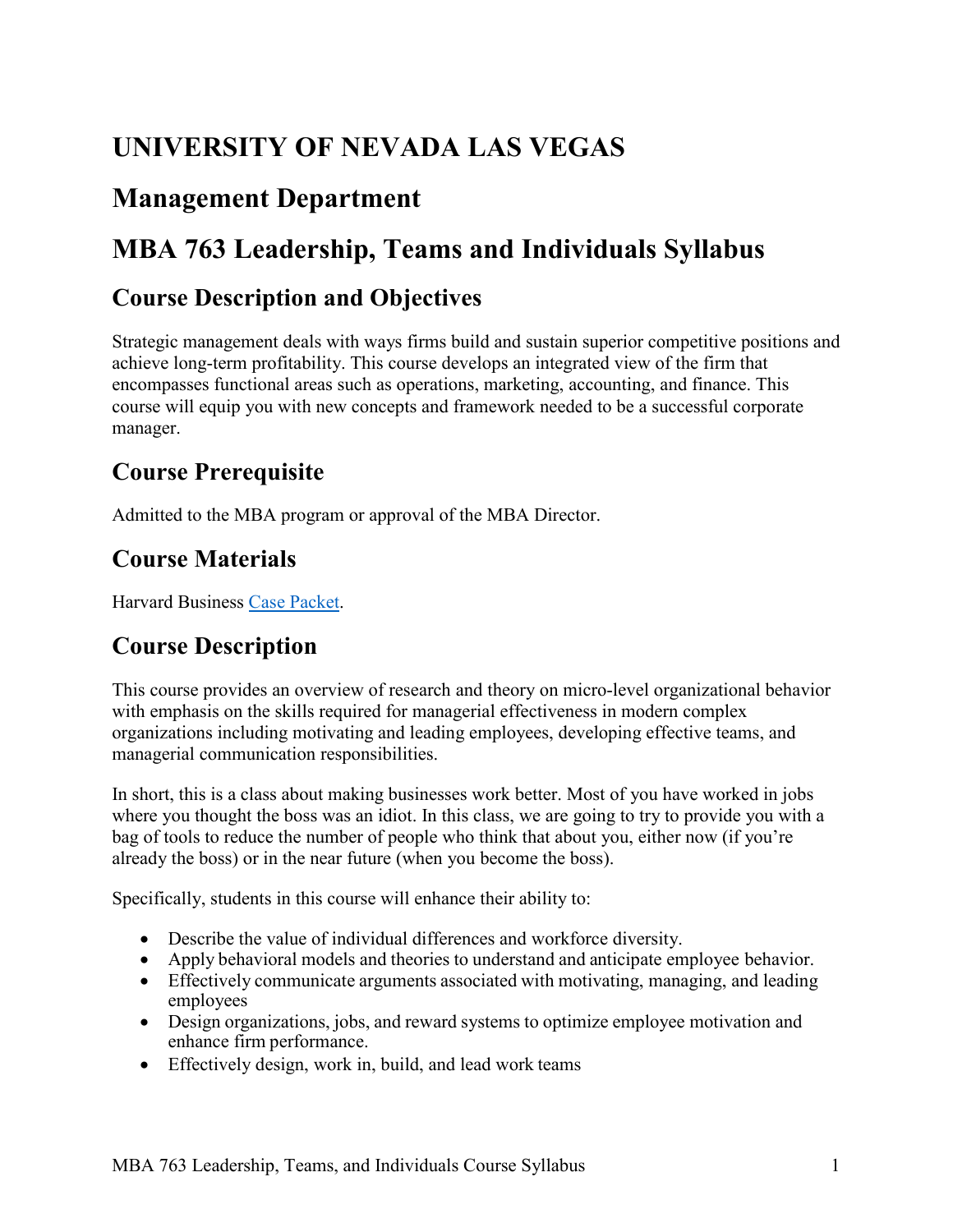preparation for the in-class exercises. If you just want to be lectured to and go through the involved in learning about organizational behavior, this IS the class for you. We will use a number of different methods to deal with the material and accomplish these objectives: lecture, individual and group exercises, individual and group projects. This class is experiential. There are many in-class exercises and in some cases significant out-of-class motions of attending class, this is not the class for you. However, if you want to be actively

### **Course Expectations**

 fulfilling learning experience for you. I refer to these expectations as the "4 Ps": The success of this class depends in large part on your active involvement in the learning process. Thus, I have a set of expectations which, if followed, should result in this class being a

 **Preparation***.* I expect that you will complete the assigned readings *before each class* so that you particular, when we do a case study, I expect you to read and analyze the case prior to class. In turn, you can expect me to carefully prepare for each class both in terms of delivering lectures and facilitating activities meant to enhance your learning. will be prepared to participate in class discussions and better comprehend the course material. In

 **Presence and Punctuality.** If you miss class, you will hinder your ability to learn the course not formally take attendance each day, you will find that by missing class, your grade will suffer *me before class*. In addition, my expectation is that you will be on time to class each day. I view updated on news items related to the course. material and the class will not benefit from your insights in class discussions. Thus, while I do (see more below). If you do end up having to miss class for a legitimate reason (e.g. illness, school excused activity, death of a loved one, mandatory religious observance), please *contact*  entering the classroom late the same as showing up late for a scheduled meeting – disruptive and inconsiderate. In turn, you can expect me to end class right on time and keep you continually

 is given below, suffice it to say here that I expect each student to uphold and defend the highest with fairness and the utmost respect. **Principle.** Men and women of integrity are sorely needed in the world of business as well as in our universities. Cheating in any form hinders your ability to master the course material because you become dependent on someone else's work rather than your own. It also diminishes and reflects a lack of self-esteem. Although more information on the ethics guidelines for this course ethical standards in this class and in all related activities. In turn, you can expect me to treat you

 learning and to the success of the class as a whole. It is my sincere belief that each of you has **Participation.** Your participation in class discussions and group projects is essential to your unique insights and skills to share in the class discussions and group projects that will enhance your learning and that of your peers. While more specifics about class and group participation are given below, let me mention one expectation related to class participation right now: *sending text messages, using social media, surfing the web, shopping online, or any other similar activity with laptops, tablets, phones, or other electronic devices during class is strictly prohibited*. In addition, doing work for other courses is also prohibited during class. In turn, you can expect me to strive to promote an environment that is both energizing and conducive to learning.Final Exam (individual)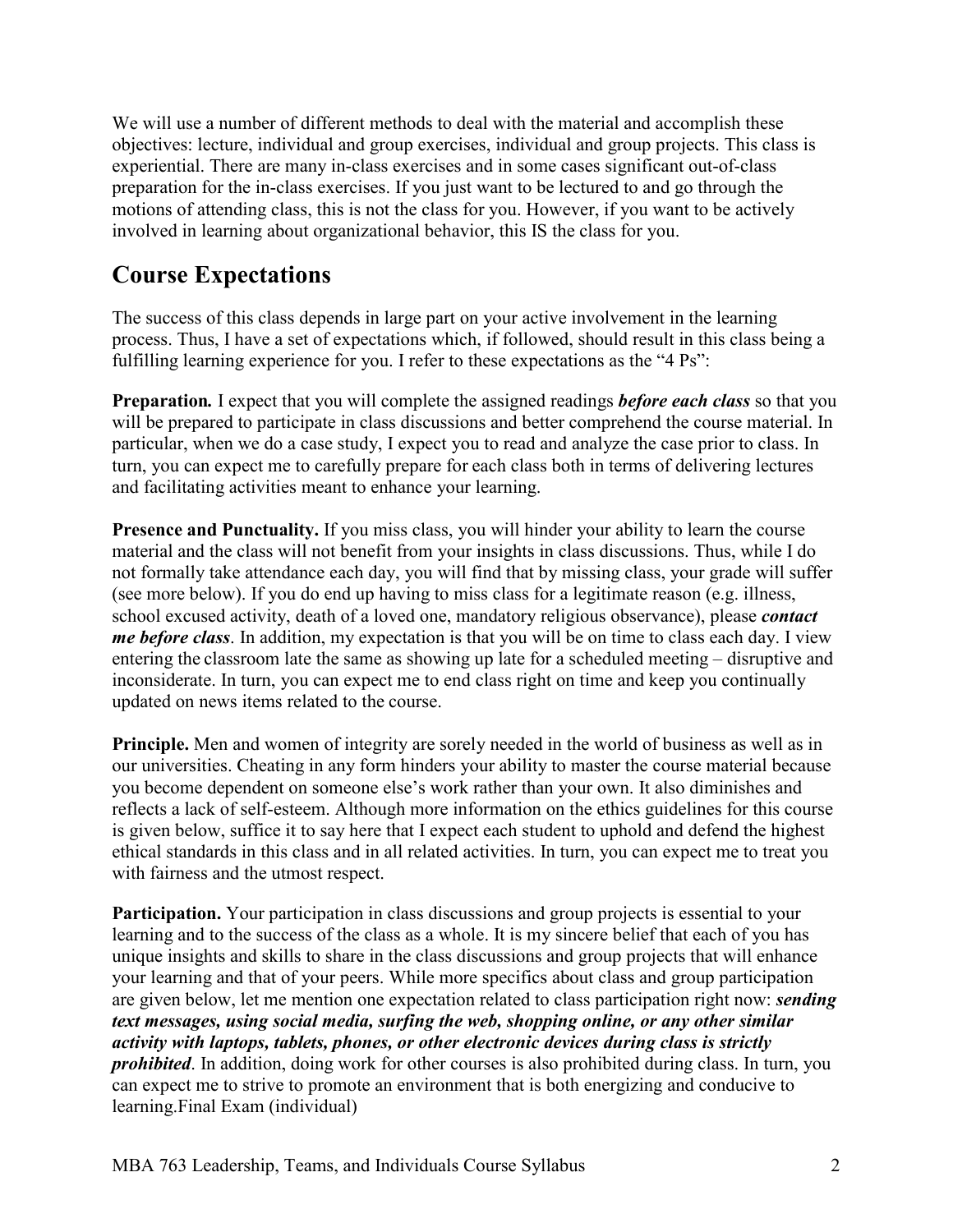## **Course Structure**

50% face-to-face

50% online

 Note that if you have contacted me about accommodations for the in-person portion of class you are still expected to engage and participate via the WebEx stream of class.

Online sessions will be a blend of self-paced and group activities using WebCampus/Canvas and other Web sites. Activities will consist of quizzes, blogs, and discussion forums.

Face-to-face sessions will be held on campus.

 This course is designed to be entirely delivered online through Canvas. You will use your ACE account to login to the course on [Webcampus.](https://webcampus.unlv.edu/) If you have not set up an ACE account yet, please contact the [OIT Help Desk.](http://oit.unlv.edu/help)

In Canvas, you will access online lessons, course materials, recordings, and other resources designed to deliver course content.

# **Technology Needed**

Due to this course being delivered 50% online, you will need to have acceptable technology. For this course you will need:

- A computer/laptop/tablet
- A webcam or comparable video recording device (i.e. your camera phone)
- A web browser that is up-to-date
- Canvas requires the following browser components:
	- [Flash i](http://helpx.adobe.com/flash-player.html)s required for media recording, streaming, viewing, and uploading.
	- The [Java plug-in i](http://www.java.com/en/download/testjava.jsp)s required for several features in Canvas.
	- [Adobe Acrobat Reader i](http://get.adobe.com/reader/)s required to view documents in your browser.

# **Grading**

Your course grade will be based on a combination of individual and group efforts. This method of evaluation simulates performance evaluation and feedback systems in "real world" organizations and reinforces the notion that leadership is not simply an individual act but rather a social process that transcends any single individual. The weight associated with each requirement is given below.

#### **Assignment and related points**

Final grades are based on the distribution of total points. +/- grades are given. The total number of points awarded for the course is 1000.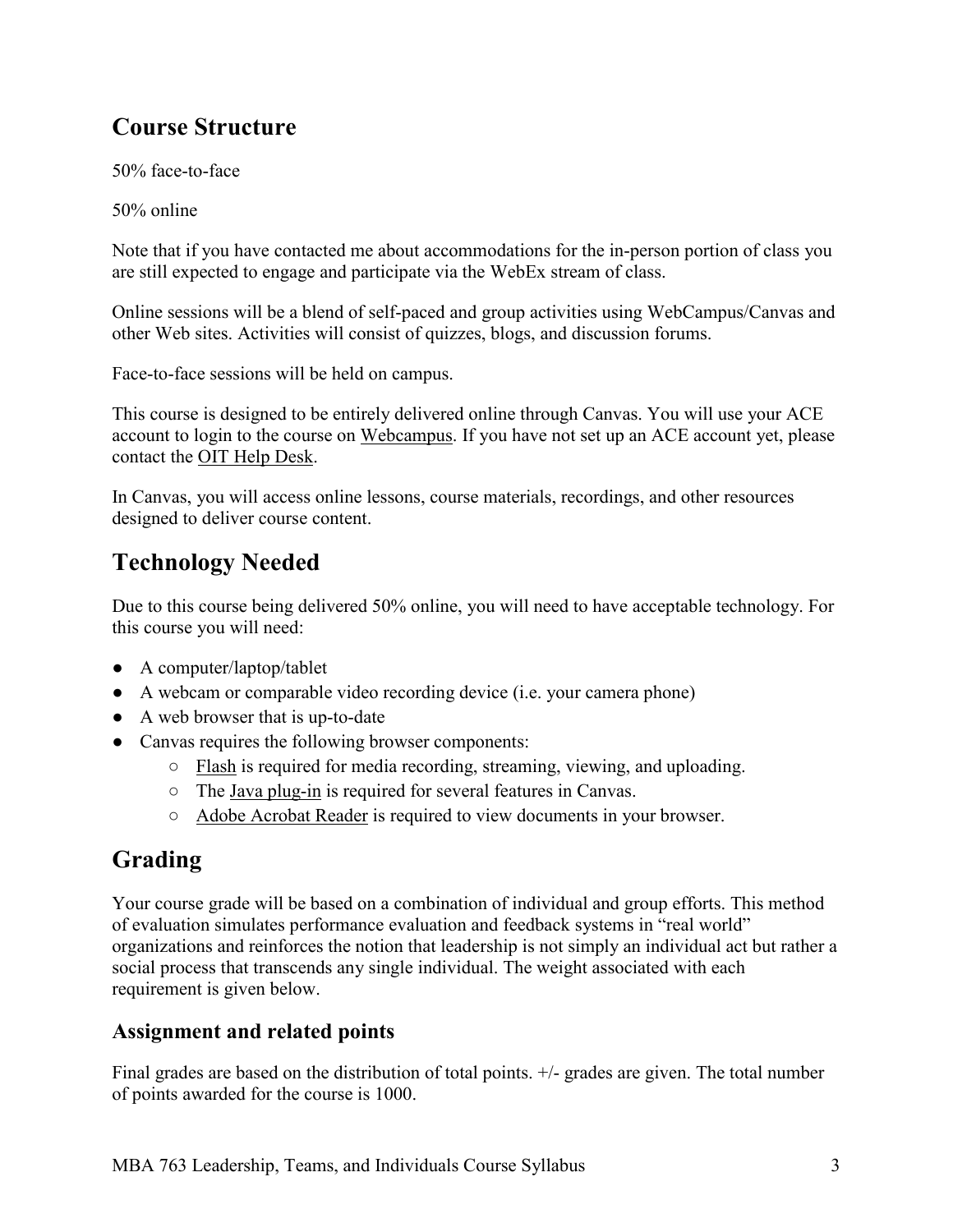• Individual Assignments

|           |                  | o Participation          | 100                |
|-----------|------------------|--------------------------|--------------------|
|           |                  | o Class quizzes          | 100                |
|           |                  | o Personality Assignment | 50                 |
|           |                  | o Persuasion Assignment  | 50                 |
|           |                  | Exam 1                   | 200                |
|           |                  | $\circ$ Exam 2           | 200                |
| $\bullet$ | Team Assignments |                          |                    |
|           | $\circ$          | Group Cases (5)          | $250(50$ for each) |
|           | $\circ$          | <b>Team Ratings</b>      | 50                 |
|           |                  |                          |                    |

Total Possible points 1000

### **Class Participation and Engagement**

 success of the class as a whole. Accordingly, 10% of your grade will be based on your contribution to class discussions and activities. Your class participation and engagement grade discussion, (b) your ability to advance or sharpen in-class discussion and debate, and (c) your professionalism, including living up to the "4 Ps" and respecting class members and their Your attendance and participation in class discussions are essential to your learning and to the will be based on the following criteria: (a) the quality and frequency of contributions in class contributions.

 participation, preparation, and provide the instructor with feedback. Some of the class participation will also be via online discussion boards. In addition, you will be asked to complete various self-assessments throughout the semester which will be discussed during class. There will also be a weekly survey to self-report your

# **Class Quizzes**

 quiz will be worth 20 points; thus, they will collectively count toward 10% of your total grade. To check up on your progress with class readings, there will be seven different "pop" quizzes given during the semester. Of the seven quizzes, **two** will be dropped (your two lowest). Each Each quiz will consist of 4-5 questions related to the assigned reading for the day and/or concepts discussed in previous lectures. These quizzes are to be completed before class on the day of the assigned quiz. They will be available and completed online. The quizzes cannot be made up unless you have an excused absence (see the section on my attendance policy).

### **Individual Assignments**

You will be required to complete individual assignments throughout the semester. These assignments are designed to encourage self-assessment and provide opportunities to implement principles learned in class into your life. A handout for each assignment will be provided detailing the deliverables of the assignment.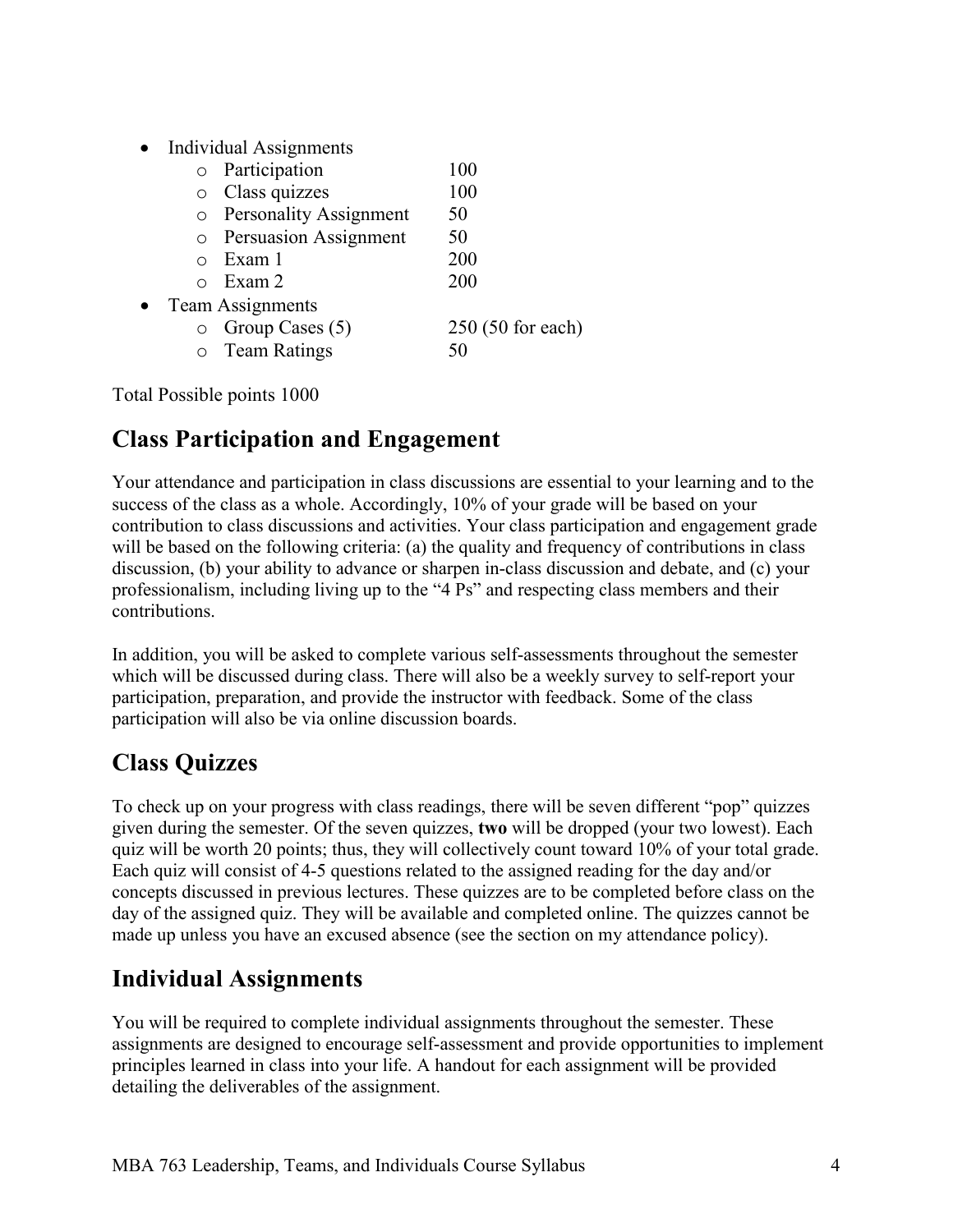# **Group Projects**

You will work on several different group assignments during the semester. Most of these assignments involve case analyses. These assignments are designed to give you opportunities to discuss the issues with a given case and come to conclusions as a group. Handouts outlining the case analysis will be provided for each case.

Additionally, you will have the opportunity to evaluate the participation of each group member at the end of the semester. This is to ensure that group members remain engaged and contribute to group assignments.

### **Exams**

There will be a mid-term and a final exam. These exams will consist of a case analysis and short answer/essay questions. The exams are designed to be both a test of your knowledge of the material as well as your ability to apply your knowledge to a given situation.

### **Late Work and Miscellaneous**

 All papers and cases are expected to be due by class on the assigned due date. Anything that is turned in later will be considered late. There will be a 10% grade reduction for each day an assignment is late. Additionally, I do not provide "make-up" exams. If you have a scheduling concern because of a university excused absence please talk to me prior to the exam. If you have a dispute about your grade on a given assignment you have one week from the time you received the grade to address the concern with me, after that period the grade cannot be disputed.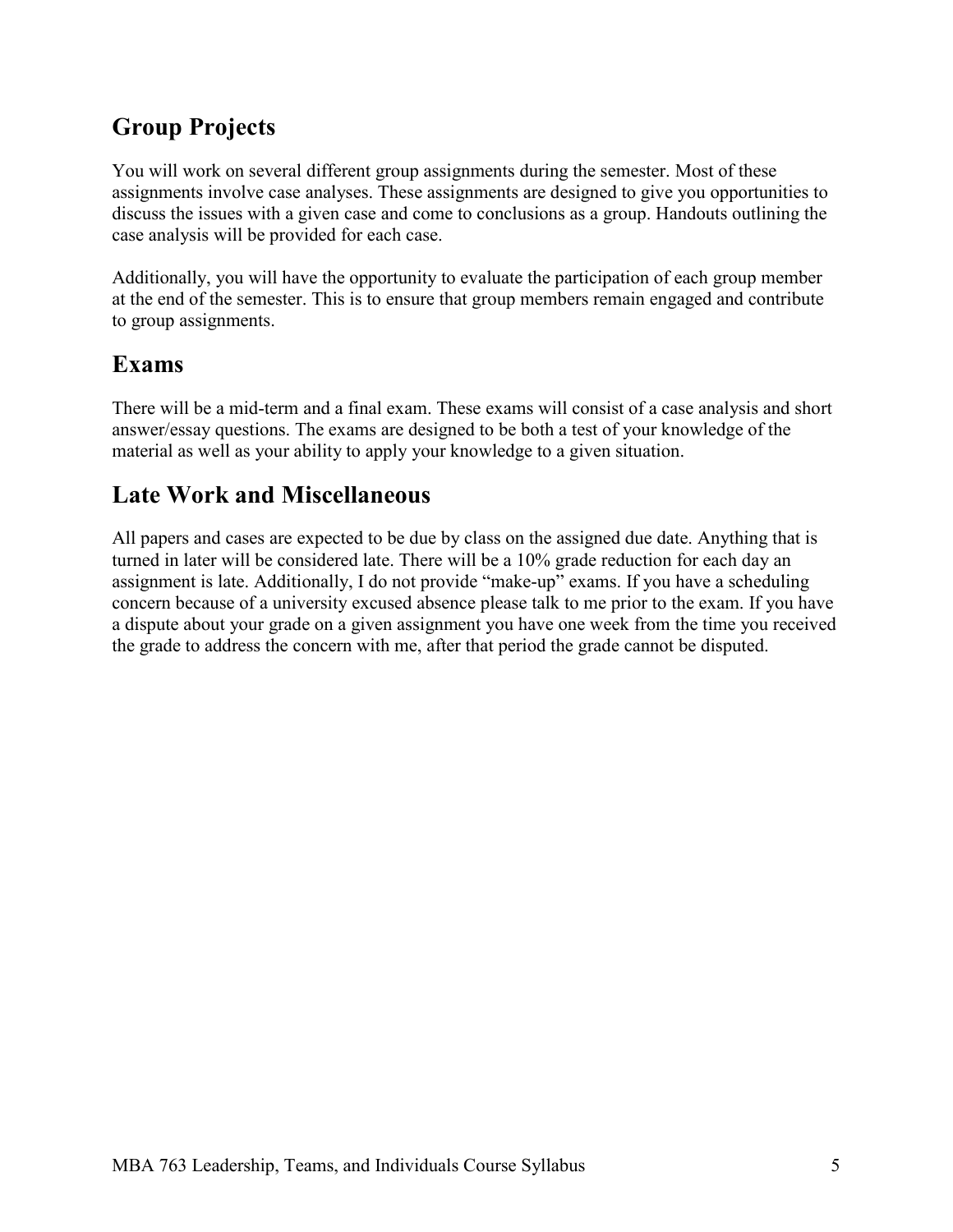# **UNLV Policies**

### **Public Health Directives**

directives are found at **Health Requirements for Returning to Campus**, Face coverings are mandatory for all faculty and students in the classroom. Students must follow all active UNLV public health directives while enrolled in this class. UNLV public health <https://www.unlv.edu/coronavirus/health-requirements>. Students who do not comply with these directives may be asked to leave the classroom. Refusal to follow the guidelines may result in further disciplinary action according to the [UNLV Student Conduct Code,](https://www.unlv.edu/sites/default/files/page_files/27/StudentConduct-Code.pdf) [https://www.unlv.edu/sites/default/files/page\\_files/27/StudentConduct-Code.pdf](https://www.unlv.edu/sites/default/files/page_files/27/StudentConduct-Code.pdf), including being administratively withdrawn from the course.

#### **Academic Misconduct**

Academic integrity is a legitimate concern for every member of the University community. We all share in upholding the fundamental values of honesty, trust, respect, fairness, responsibility, and professionalism. By choosing to join the UNLV community, students accept the expectations of the Student Academic Misconduct Policy, and are encouraged to always take the ethical path whenever faced with choices. Students enrolling at UNLV assume the obligation to conduct themselves in a manner compatible with UNLV's educational mission. An example of academic misconduct is plagiarism. Plagiarism is using the words or ideas of another person, from the Internet or any other source without proper citation of the source(s). See the [Student Conduct](https://www.unlv.edu/sites/default/files/page_files/27/StudentConduct-Code.pdf)  [Code,](https://www.unlv.edu/sites/default/files/page_files/27/StudentConduct-Code.pdf)<https://www.unlv.edu/studentconduct/student-conduct>.

### **Auditing a Course**

 discussion sessions associated with the course, but the student will not earn a grade for any other evaluative measures that serve the primary purpose of assigning a grade. Auditing a course allows a student to continue attending the lectures and/or laboratories and component of the course. Students who audit a course receive the same educational experience as students taking the course for a grade, but will be excused from exams, assessments, and

### **Classroom Conduct**

 video and audio). The instructor may rescind permission at any time during the class. If a student Students have a responsibility to conduct themselves in class and in the libraries in ways that do not interfere with the rights of other students to learn, or of instructors to teach. Use of devices such as cellular phones and pagers, or other potentially disruptive activities are only permitted with the prior explicit consent of the instructor. Students are specifically prohibited to record classes without instructor authorization, including online/remote classes (either audio only, or does not comply with established requirements or obstructs the functioning of the class, the instructor may initiate an administrative withdrawal of the student from the course.

Since the COVID-19 pandemic forced some instruction to be delivered remotely starting in Spring 2020, numerous students have asked instructors to record their synchronous classes, so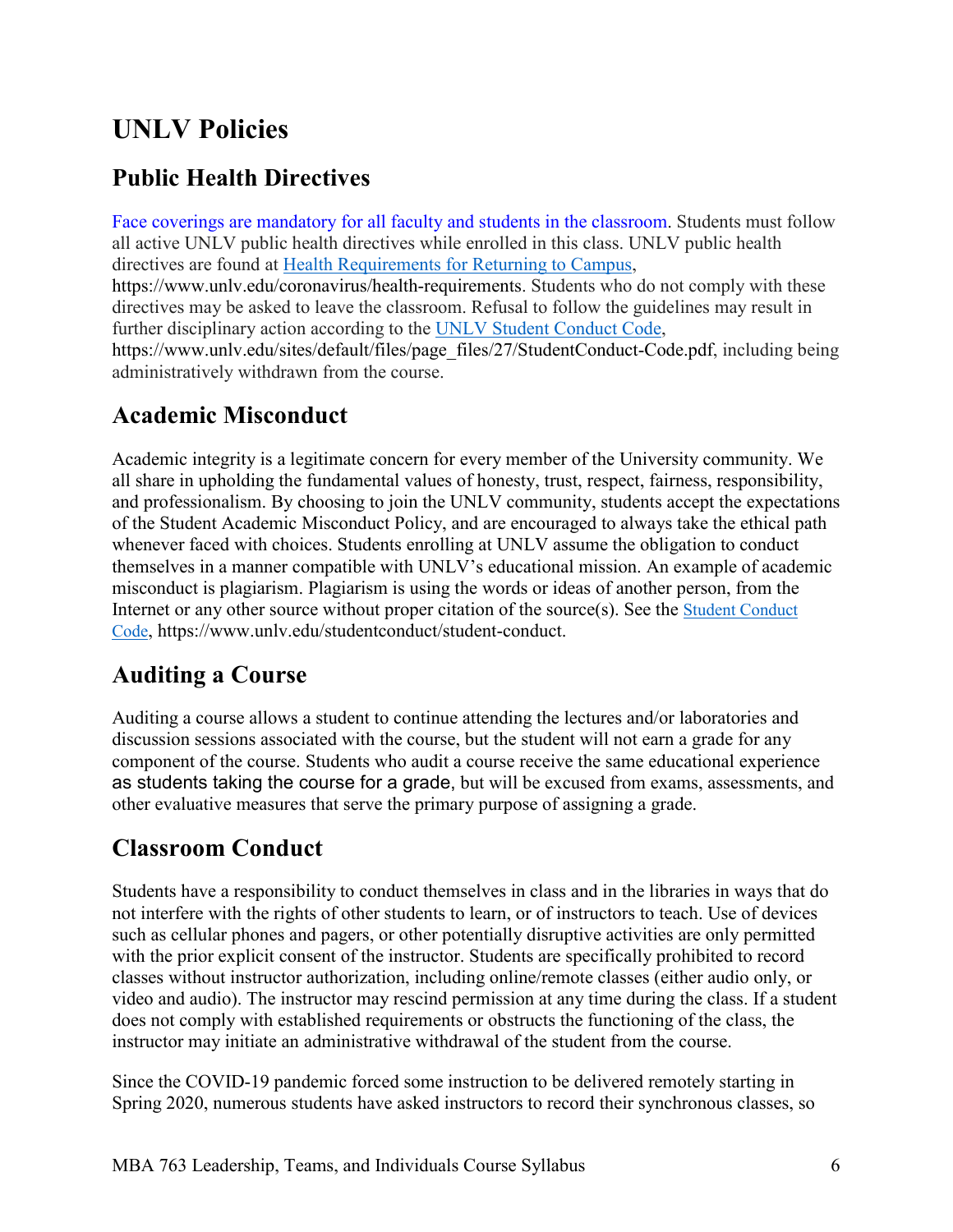that they can access them at their convenience. Instructors who agree to record their classes (audio only, or video and audio) should inform students in advance. Recorded lectures may not be broadly released to anyone, but made available exclusively to those students enrolled in the class during the particular academic term. Recorded lectures must be stored securely, and are subject to the Nevada System of Higher Education's Records Retention Policy, meaning that the recordings can only be deleted 120 days after the end of class (i.e., after grades are posted). Once this requirement is met, the recordings should be deleted. Class recordings are protected from disclosure, as they are deemed part of an educational record under the Family Educational Rights and Privacy Act (FERPA).

# **Copyright**

liability, as well as disciplinary action under University policies. Additional copyright policy The University requires all members of the University Community to familiarize themselves with, and to follow copyright and fair use requirements. You are individually and solely responsible for violations of copyright and fair use laws. The University will neither protect nor defend you, nor assume any responsibility for student or employee violations of fair use laws. Violations of copyright laws could subject you to federal and state civil penalties and criminal [information](http://www.unlv.edu/provost/copyright) is available at [https://www.unlv.edu/provost/copyright.](https://www.unlv.edu/provost/copyright)

# **Disability Resource Center (DRC)**

The **UNLV Disability Resource Center** (Student Services Complex, SSC-A, Room 143, [https://www.unlv.edu/drc,](https://www.unlv.edu/drc) telephone 702-895-0866) provides resources for students with disabilities. Students who believe that they may need academic accommodations due to a permanent disability, temporary or permanent medical need, or academic support due to pregnancy are encouraged to contact the DRC as early as possible in the academic term. A Disabilities Specialist will discuss what options may be available to you. Students who are already registered with the DRC should request their accommodations online each semester, and make an appointment to discuss their accommodations with their instructors.

### **Final Examinations**

The University requires that final exams given at the end of a course occur on the date and at the time specified in the Final Exam schedule. The Final Exam schedule is typically available at the start of the semester, and the classroom locations are available approximately one month before the end of the semester. See the [Final Exam Schedule,](https://www.unlv.edu/registrar/calendars) [https://www.unlv.edu/registrar/calendars.](https://www.unlv.edu/registrar/calendars)

### **Identity Verification in Online Courses**

All UNLV students must use their Campus-issued ACE ID and password to log in to WebCampus-Canvas.

UNLV students enrolled in online or hybrid courses are expected to read and adhere to the [Student Academic Misconduct Policy,](https://www.unlv.edu/studentconduct/misconduct/policy) [https://www.unlv.edu/studentconduct/misconduct/policy,](https://www.unlv.edu/studentconduct/misconduct/policy) which states that "acting or attempting to act as a substitute for another, or using or attempting to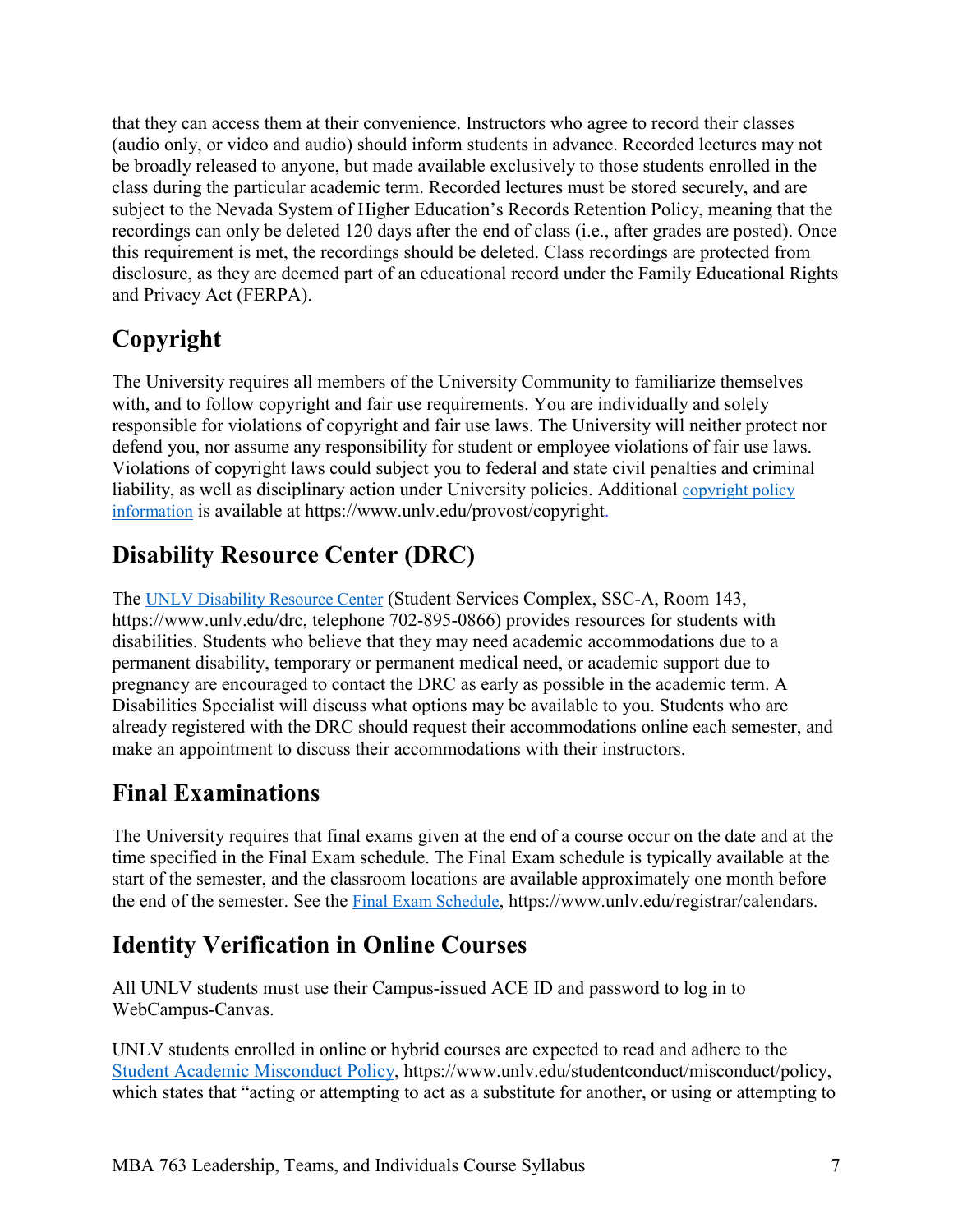Intentionally sharing ACE login credentials with another person may be considered an attempt to use a substitute, in any academic evaluation or assignment" is a form of academic misconduct. use a substitute, and could result in investigation and sanctions, as outlined in the Student Academic Misconduct Policy.

UNLV students enrolled in online courses are also expected to read and adhere to the [Acceptable](https://www.it.unlv.edu/policies/acceptable-use-computing-and-information-technology-resources-policy)  [Use of Computing and Information Technology Resources Policy,](https://www.it.unlv.edu/policies/acceptable-use-computing-and-information-technology-resources-policy) <https://www.it.unlv.edu/policies/acceptable-use-computing-and-information-technology>resources-policy, which prohibits sharing university accounts with other persons without authorization.

To the greatest extent possible, all graded assignments and assessments in UNLV online courses should be hosted in WebCampus-Canvas or another UNLV-managed platform that requires ACE login credentials for access.

## **Incomplete Grades**

 students receiving "I" grades in 500-, 600-, or 700-level courses have up to one calendar year to within the period indicated, a grade of "F" will be recorded, and the student's GPA will be course, but make individual arrangements with the instructor who assigned the "I" grade. The grade of "I" (Incomplete) may be granted when a student has satisfactorily completed threefourths of course work for that semester/session, but cannot complete the last part of the course for reason(s) beyond the student's control and acceptable to the instructor, and the instructor believes that the student can finish the course without repeating it. For undergraduate courses, the incomplete work must be made up before the end of the following regular semester. Graduate complete the work, at the discretion of the instructor. If course requirements are not completed adjusted accordingly. Students who are fulfilling an Incomplete grade do not register for the

### **Library Resources**

<https://guides.library.unlv.edu/appointments/librarian>. You can also [ask the library staff](http://ask.library.unlv.edu/) questions Librarians are available to consult with students on research needs, including developing research topics, finding information, and evaluating sources. To make an appointment with a subject expert for this class, please visit the [Libraries' Research Consultation](http://guides.library.unlv.edu/appointments/librarian) website, via chat and text message at<https://ask.library.unlv.edu>/.

### **Missed Classwork**

Any student missing class, quizzes, examinations, or any other class or laboratory work because of observance of religious holidays will be given an opportunity during that semester to make up the missed work. The make-up opportunity will apply to the religious holiday absence only. It is the responsibility of the student to notify the instructor within the first 14 calendar days of the course for Fall and Spring courses (except for modular courses), or within the first 7 calendar days of the course for Summer and modular courses, of their intention to participate in religious holidays which do not fall on state holidays or periods of class recess. For additional information, please visit the Missed Classwork policy, under Registration Policies, on the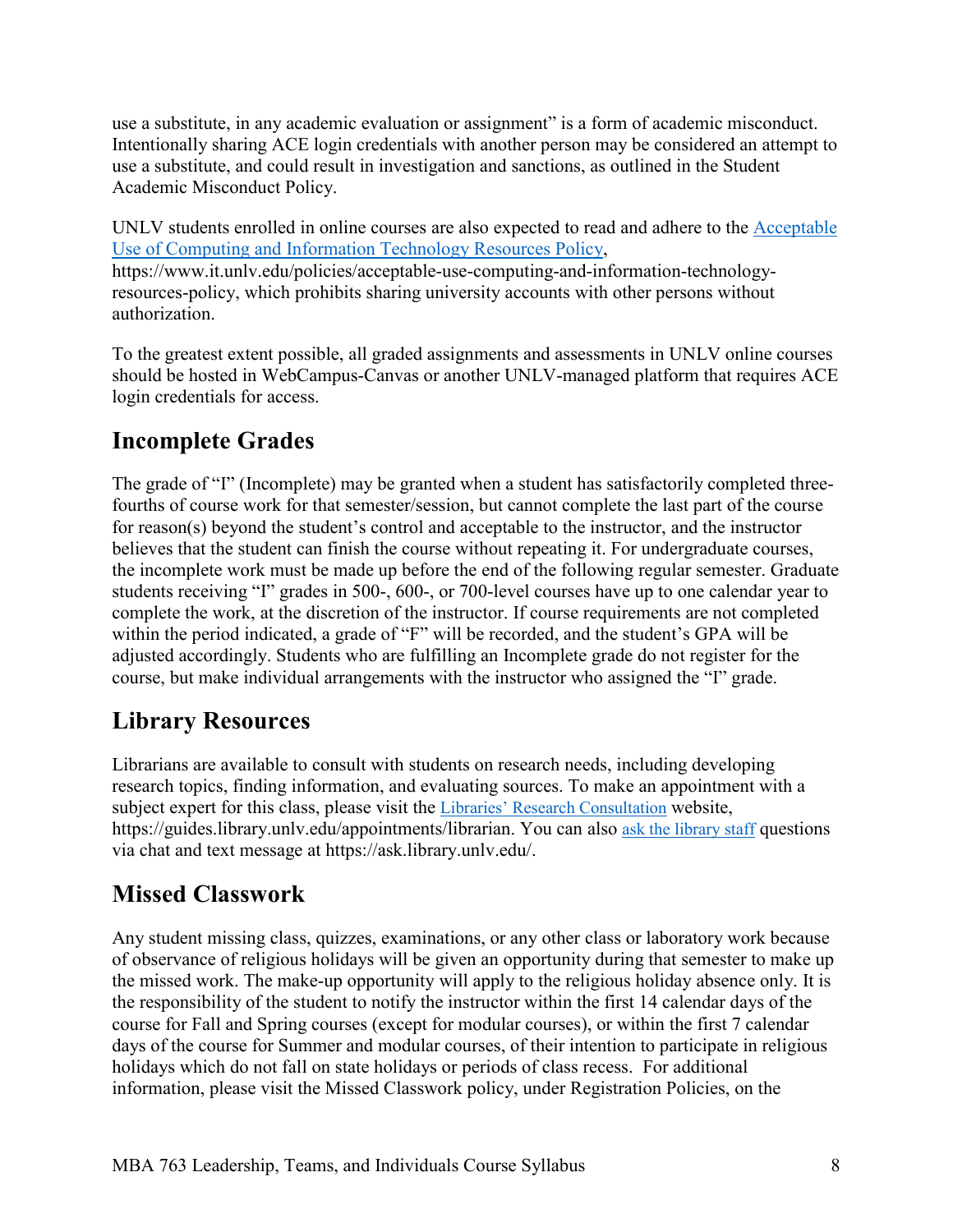[Academic Policies](https://catalog.unlv.edu/content.php?catoid=32&navoid=8271&hl=) webpage, <https://catalog.unlv.edu/content.php?catoid=32&navoid=8271&hl>=.

In accordance with the policy approved by the Faculty Senate regarding missed class time and assignments, students who represent UNLV in any official extracurricular activity will also have the opportunity to make up assignments, provided that the student submits official written notification to the instructor no less than one week prior to the missed class(es).

 The spirit and intent of the policy for missed classwork is to offer fair and equitable assessment activities. Instructors should consider, for example, that in courses which offer a "Drop one" opportunities to all students, including those representing the University in extracurricular option for the lowest assignment, quiz, or exam, assigning the student a grade of zero for an excused absence for extracurricular activity is both contrary to the intent of the Faculty Senate's policy, and an infringement on the student's right to complete all work for the course.

 instructor and the student to agree to a reasonable resolution. When disagreements regarding this This policy will not apply in the event that completing the assignment or administering the examination at an alternate time would impose an undue hardship on the instructor or the University that could be reasonably avoided. There should be a good faith effort by both the policy arise, decisions can be appealed to the Department Chair/School Director, College/School Dean, and/or the Faculty Senate Academic Standards Committee.

For purposes of definition, extracurricular activities may include, but are not limited to academic recruitment activities, competitive intercollegiate athletics, fine arts activities, liberal arts competitions, science and engineering competitions, and any other event or activity sanctioned by a College/School Dean, and/or by the Executive Vice President and Provost.

# **Rebelmail**

 Rebelmail is UNLV's official email system for students and by University policy, instructors and staff should only send emails to students' Rebelmail accounts. Rebelmail is one of the primary ways in which students receive official University communications, information about deadlines, major Campus events, and announcements. All UNLV students receive a Rebelmail account after they have been admitted to the University. Sending emails within WebCampus-Canvas is also acceptable.

# **Tutoring and Coaching**

 The Academic Success Center (ASC), at the Claude I. Howard Building, provides tutoring, academic success coaching, and other academic assistance for all UNLV undergraduate students. For information regarding tutoring subjects, tutoring times, and other ASC programs and services, please visit the [ASC website,](https://www.unlv.edu/asc) <https://www.unlv.edu/asc>, or call 702-895-3177. The ASC is located across from the Student Services Complex (SSC). Academic success coaching is located on the second floor of SSC A, Room 254. Drop-in tutoring is located on the second floor of the Lied Library, and on the second floor of the College of Engineering building (TBE A 207).